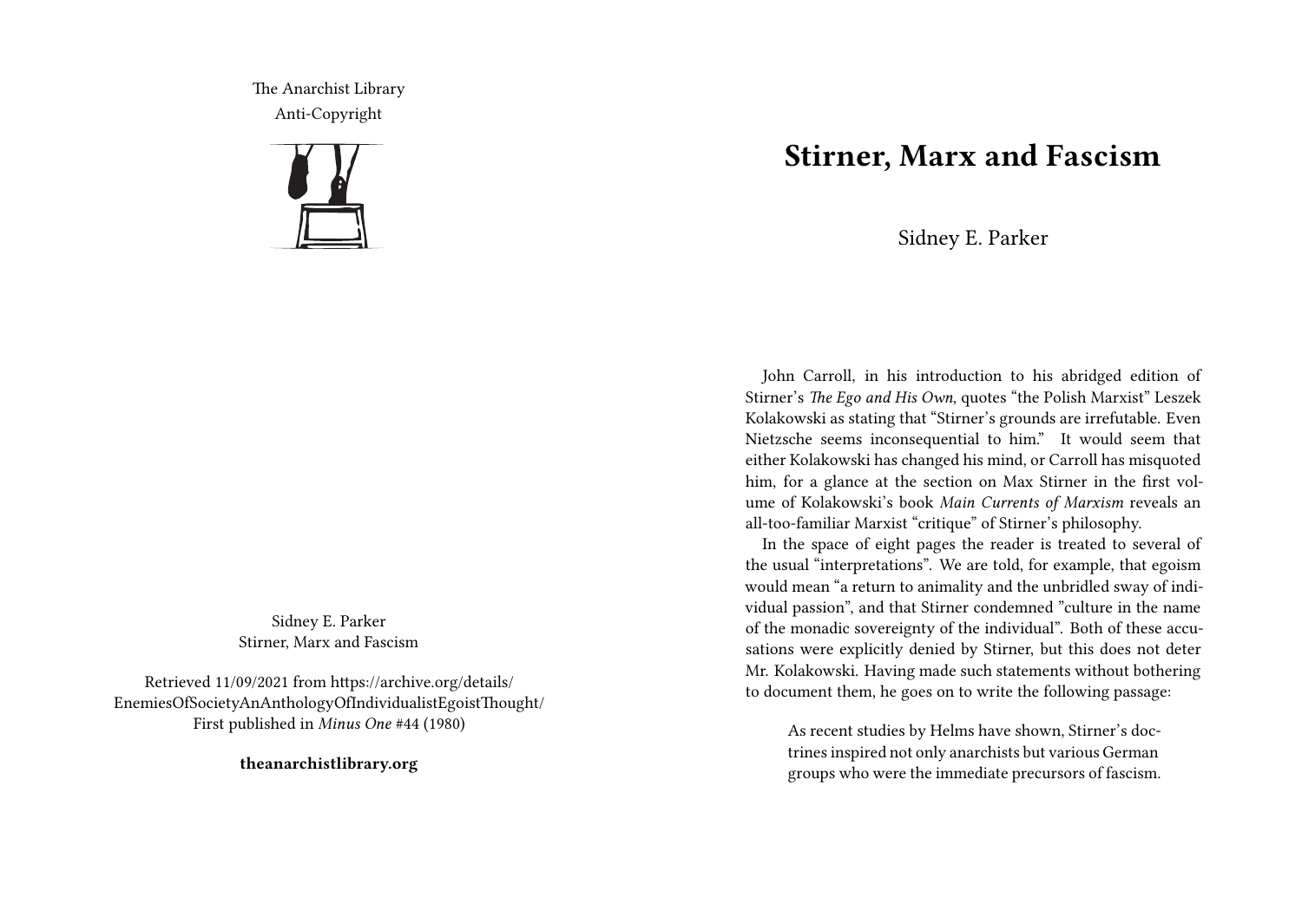At first sight, Nazi totalitarianism may seem the opposite of Stirner's radical individualism. But fascism was above all an attempt to dissolve the social ties created by history and replace them by artificial bonds among individuals who were expected to render implicit obedience to the State on grounds of absolute egoism. Fascist education combined the tenets of asocial egoism and unquestioning conformism, the latter being the means by which the individual secured his own niche in the system. Stirner's philosophy has nothing to say against conformism, it only objects to the Ego being subordinated to any higher principle: the egoist is free to adjust to the world if it appears that he will better himself by doing so. His "rebellion" may take the form of utter servility if it will further his interest; what he must not do is be bound by "general" values or myths of humanity. The totalitarian ideal of a barrack-like society from which all real, historical ties have been eliminated is perfectly consistent with Stirner's principles: the egoist, by his very nature, must be prepared to fight under any flag that suits his convenience.

This is a typical piece of Marxist nonsense. No one could be more obsessed with the creation of "social ties" based on "history" than the fascists. Vidkun Quisling, the Norwegian fascist, wrote

we recognize the profound truth of the historic past as well as the historic present…we must be permitted to believe in the continual historical and divine mission of the Nordic people's of the world.

And far from being "asocial" the fascists insisted on the "organic society" as the goal of their effort. Fascism, stated Mussolini, "is always…an organic conception of the world". Like the Marxists, fascists were strident opponents of "atomic individualism" and loved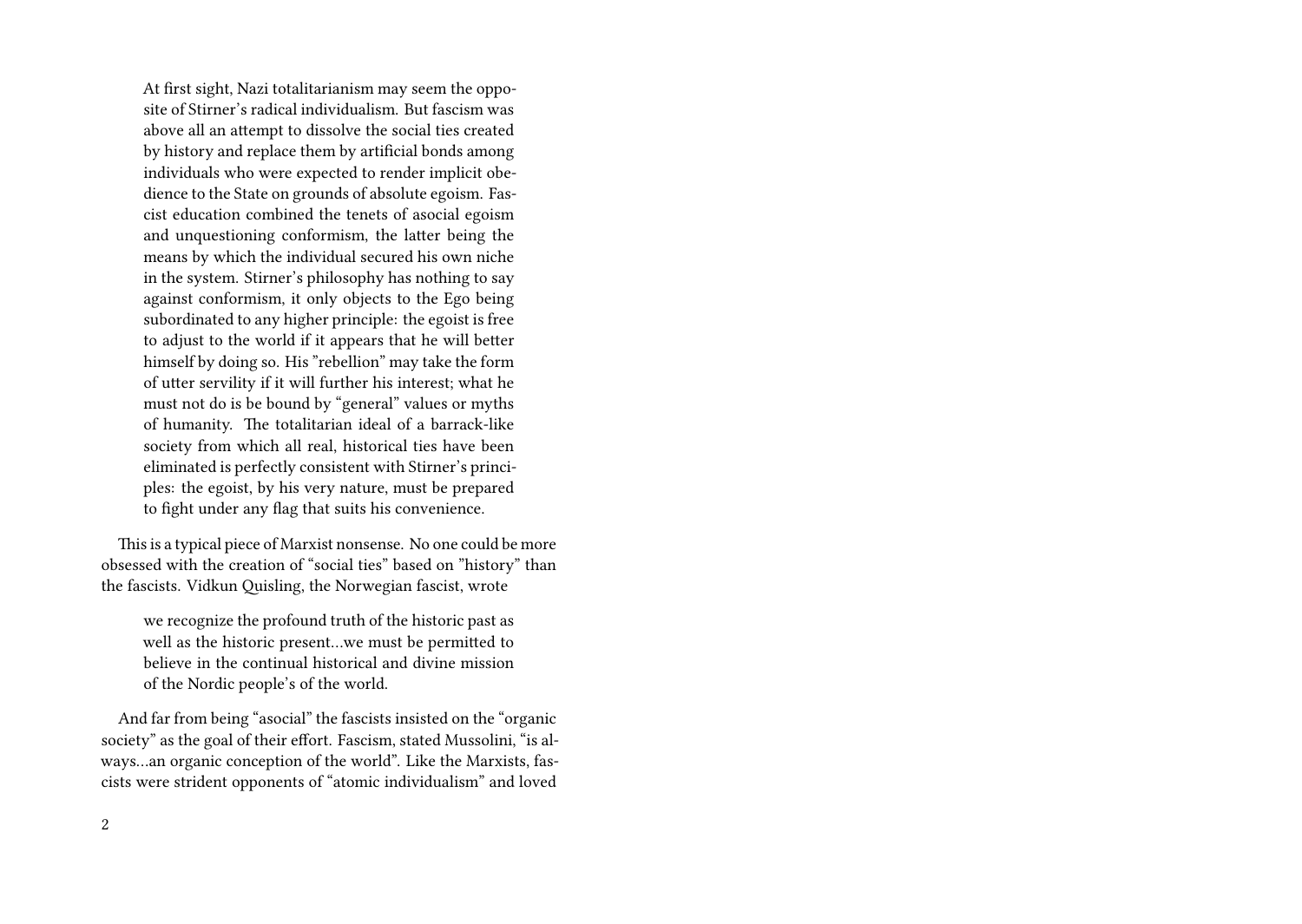achieved when the "true community" has been brought about by means of the proper "historical development". Both, despite their protestations to the contrary, view the individual as the subject of a religion of society whose content and context are decided by them.

Marxism, like fascism, is a philosophy of the herd.

Marxism, like fascism, is an enemy of individualism.

**My** uniqueness, as a Stirnerian individualist, is a result of my awareness of myself as a specific individual living at a particular time who cannot be defined by the gafflegab of peddlers of social salvation. **I** am here and now-not there and then.

to attribute causal efficacy to abstractions such as "History". As for their "egoism" fascists continually denounced "selfishness" and "individualism". The First Programme of the German Nazi Party proclaimed the principle "the common interest before the self" The Belgian fascist Jean Denis wrote: "The human being thrives not by referring everything to itself in a vain and selfish individualism but, on the contrary, by giving up the self and becoming part of communities". And his colleague Leon Degrelle concurred when he stated:

This is the true Fascist miracle; this faith, the unspoilt, burning confidence, the complete lack of selfishness and individualism, the tension of the whole being towards the service…of a cause which transcends the individual, demanding all, promising nothing.

What has such insistent altruism got to do with Stirner's conscious egoism? The answer is clear: nothing!

Where Kolakowski gets the idea that "Stirner's philosophy has nothing to say against conformism" is a mystery to me. Conformism rests upon the principle that the ego must subordinate itself to a "higher principle" and on Kolakowski's own admission Stirner's philosophy Opposes that. At one point Kolakowski even summarizes Stirner as saying "My Ego is sovereign, it recognizes no authority or constraints such as humanity, the truth, morality, or the State".

It is certainly true that Stirner thought that a conscious egoist might at times have to **pretend** conformity if he or she does not have enough power to assert him/herself openly against authority. But such strategies are firmly based on a recognition of the purely prudential nature of such a pretense, as is shown in the following example given by Stirner:

The fetters of reality cut the sharpest welts in my flesh every moment. But **my own** I remain. Given up as a